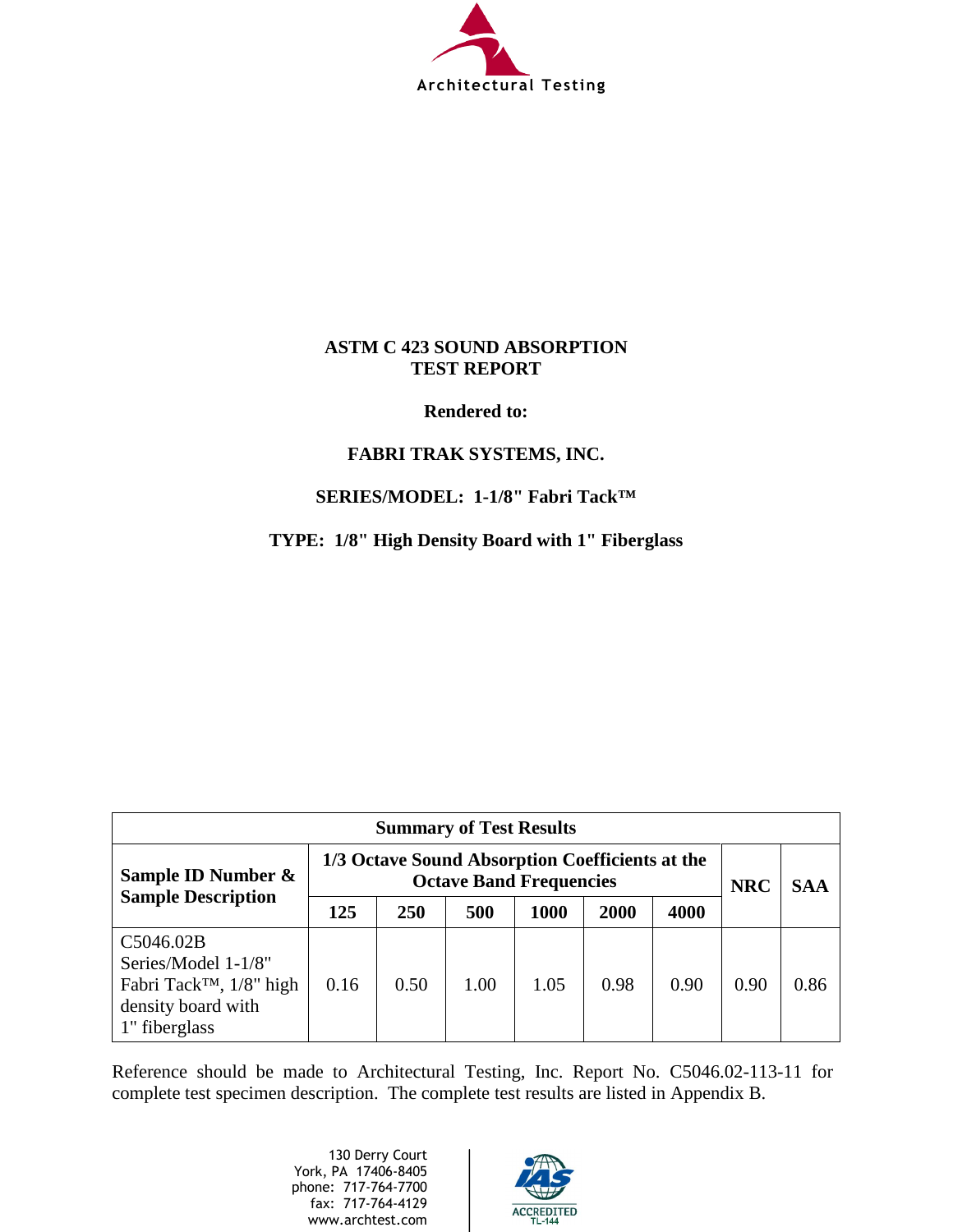

# **ACOUSTICAL PERFORMANCE TEST REPORT**

Rendered to:

FABRI TRAK SYSTEMS, INC. 111 West Park Drive Mt. Laurel, New Jersey 08054

|                                   | Report No: C5046.02-113-11 |
|-----------------------------------|----------------------------|
| Test Date:                        | 02/04/13                   |
| <b>Report Date:</b>               | 03/13/13                   |
| <b>Record Retention End Date:</b> | 03/13/17                   |

## **Test Sample Identification**:

**Series/Model**: 1-1/8" Fabri Tack™

**Type**: 1/8" High Density Board with 1" Fiberglass

**Overall Size**: 2.44 m by 2.74 m (8' by 9')

**Project Summary**: Architectural Testing, Inc. was contracted by Fabri *Trak* Systems, Inc. to conduct a sound absorption test on a Series/Model 1-1/8" Fabri Tack™, 1/8" high density board with 1" fiberglass. A summary of the results is listed in the Test Results section, and the complete test data is included as Appendix B of this report. The sample was provided by the client.

**Test Methods**: The acoustical test was conducted in accordance with the following:

ASTM C 423-09a, *Standard Test Method for Sound Absorption and Sound Absorption Coefficients by the Reverberation Room Method*.

ASTM E 795-05 (2012), *Standard Practices for Mounting Test Specimens During Sound Absorption Tests*.

**Test Equipment**: The equipment used to conduct these tests meets the requirements of ASTM C 423. The microphone was calibrated before conducting the sound absorption test. The test equipment and test chamber descriptions are listed in Appendix A.

> 130 Derry Court York, PA 17406-8405 phone: 717-764-7700 fax: 717-764-4129 www.archtest.com

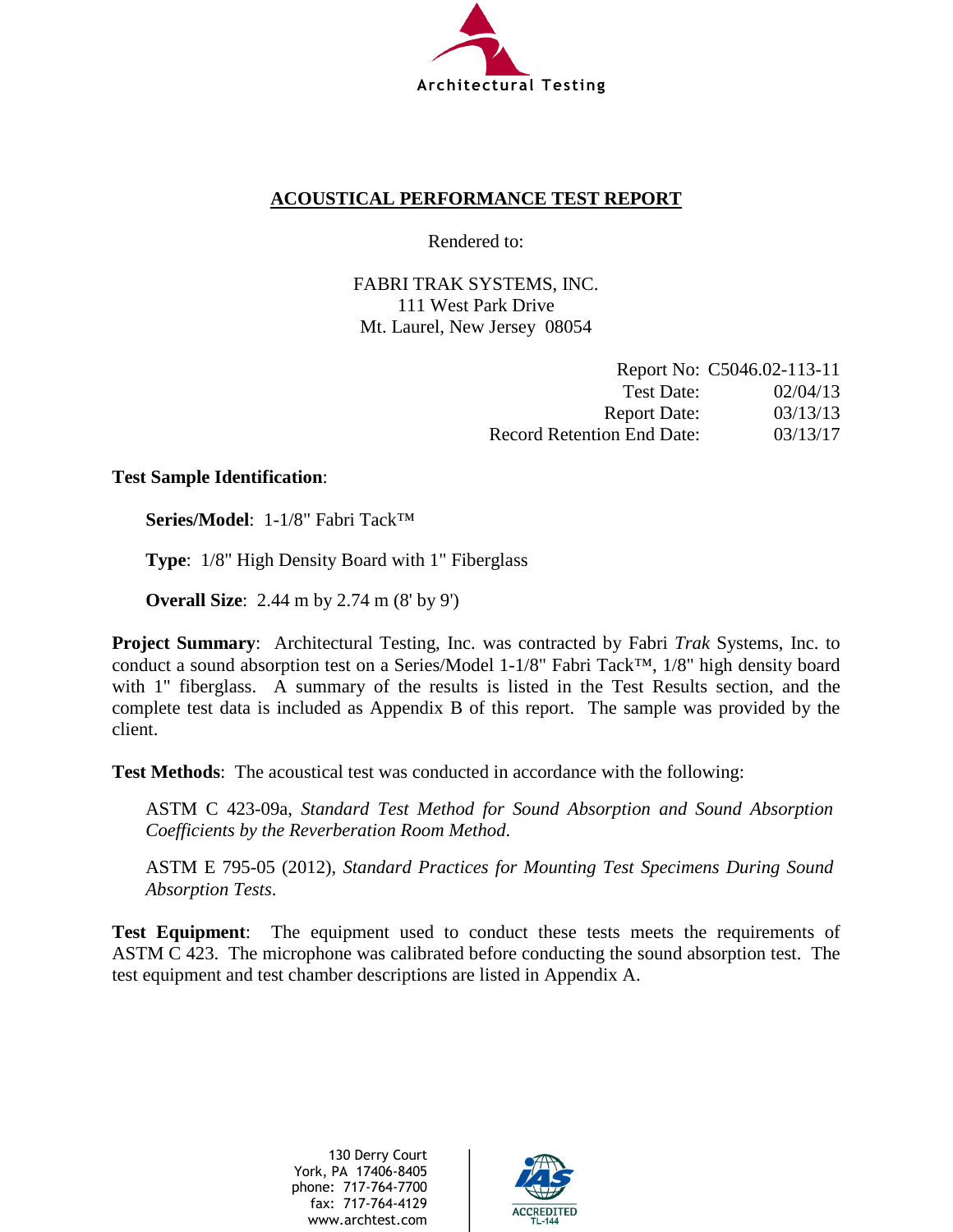

**Test Procedure**: The sound absorption of the reverberation chamber was measured before the test specimen was installed. This measurement shall be referred to as the empty room test. For the Type A mounting, the test specimen was placed directly against the test surface (floor) of the reverberation room with the high density board exposed to the sound field. The perimeter of the sample was sealed to the floor with aluminum angle and duct tape. The sound absorption test was then re-run. The absorption measurement with the specimen inside the chamber shall be referred to as the full room test.

For the empty and full room tests, ten decay measurements were conducted at each of the five microphone positions. The sound absorption test was conducted at 1/3 octave band frequencies ranging from 80 to 5000 hertz. The air temperature and relative humidity conditions were monitored and recorded during the empty and full room measurements.

The Sound Absorption Coefficient is the full room absorption minus the empty room absorption divided by the area of the sample in  $m^2$ . The Sound Absorption Coefficient is dimensionless.

The Noise Reduction Coefficient (NRC) rating is the arithmetic average of the sound absorption coefficients at 250, 500, 1000 and 2000 hertz. The average is rounded to the nearest multiple of 0.05.

The Sound Absorption Average (SAA) rating is the arithmetic average of the sound absorption coefficients at the frequencies ranging from 200 to 2500 hertz. The average is rounded to the nearest multiple of 0.01.

| <b>Material Description</b> | <b>Average Thickness</b> |        |  |  |
|-----------------------------|--------------------------|--------|--|--|
| 14-18# High density board   | $3.16 \text{ mm}$        | 0.125" |  |  |
| Fiberglass 6 pcf            | 25.40 mm                 | 1.000" |  |  |

# **Sample Description**:

*Note: The test specimen consisted of 3.16 mm (1/8") thick 14-18# high density board and 25.4 mm (1") thick 6 pcf fiberglass that was laminated together to produce a 28.58 mm (1-1/8") thick specimen.*

The test specimen consisted of four, 1.22 m by 1.37 m (48" by 54") panels, which were arranged to produce a 2.44 m by 2.74 m (8' by 9') test specimen. The total weight of the sample was approximately 21.77 kg (48 lbs). The sample test setup was photographed with a digital camera, and a picture is included in Appendix C.

**Comments**: The client did not supply drawings on the Series/Model 1-1/8" Fabri Tack™, 1/8" high density board with 1" fiberglass. The test specimen was returned per the client's request.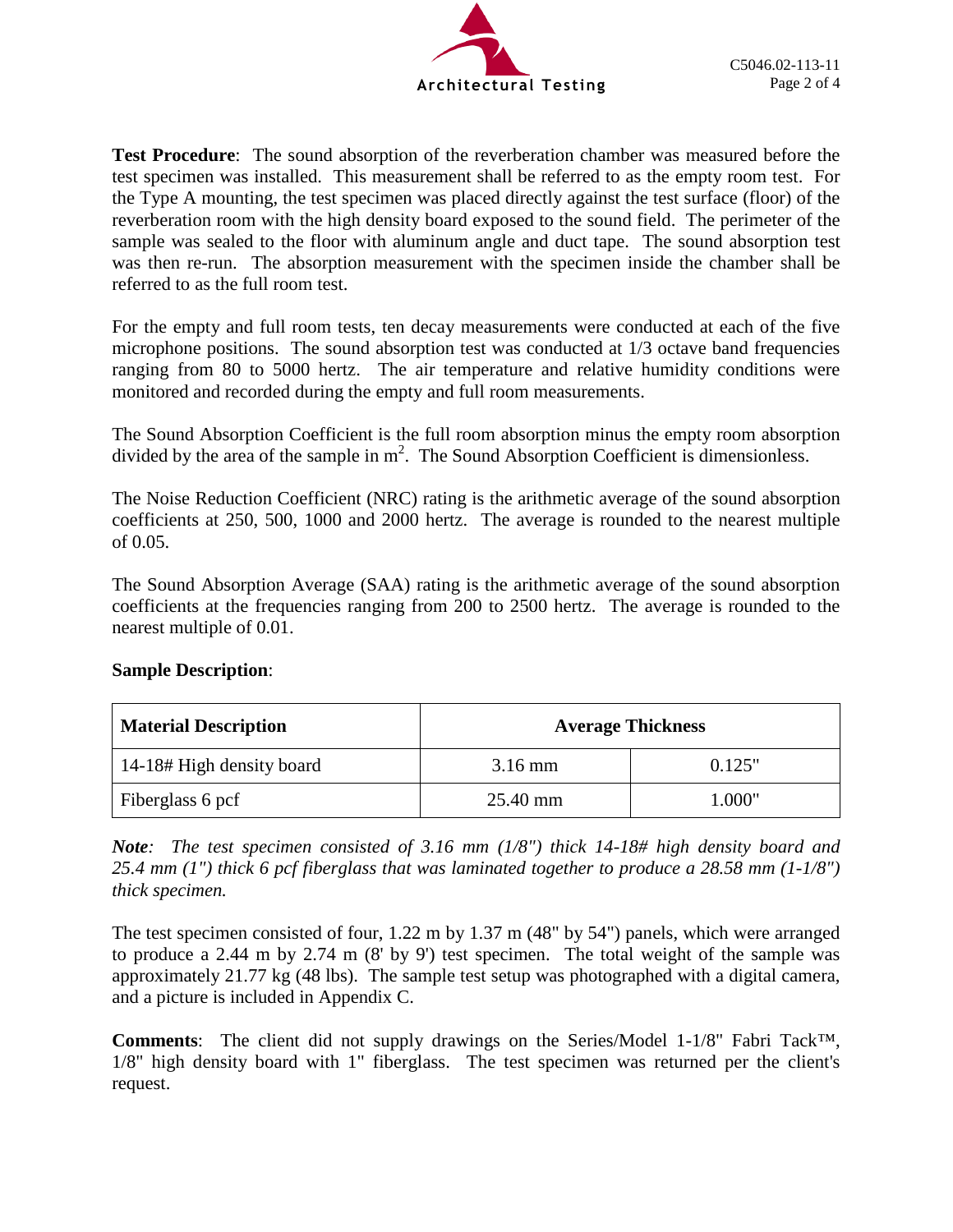

| <b>Summary of Test Results</b>                                                                                     |                                                                                   |      |      |      |      |            |            |      |
|--------------------------------------------------------------------------------------------------------------------|-----------------------------------------------------------------------------------|------|------|------|------|------------|------------|------|
| Sample ID Number &                                                                                                 | 1/3 Octave Sound Absorption Coefficients at the<br><b>Octave Band Frequencies</b> |      |      |      |      | <b>NRC</b> | <b>SAA</b> |      |
| <b>Sample Description</b>                                                                                          | 125                                                                               | 250  | 500  | 1000 | 2000 | 4000       |            |      |
| C5046.02B<br>Series/Model 1-1/8"<br>Fabri Tack <sup>TM</sup> , $1/8$ " high<br>density board with<br>1" fiberglass | 0.16                                                                              | 0.50 | 1.00 | 1.05 | 0.98 | 0.90       | 0.90       | 0.86 |

**Test Results**: A summary of the sound absorption tests is listed below:

The complete test results are listed in Appendix B. The acoustical chamber is qualified down to 80 hertz. Data provided below this frequency is for reference only.

Architectural Testing will service this report for the entire test record retention period. Test records, such as detailed drawings, datasheets, representative samples of test specimens, or other pertinent project documentation, will be retained by Architectural Testing for the entire test record retention period.

This report does not constitute certification of this product nor an opinion or endorsement by this laboratory. It is the exclusive property of the client so named herein and relates only to the specimen tested. This report may not be reproduced, except in full, without the written approval of Architectural Testing.

For ARCHITECTURAL TESTING, INC:

**Sulphas** 

Daniel P. Platts Todd D. Kister

Tord D. Kistn Digitally Signed by: Todd D. Kiste

Technician - Acoustical Testing Laboratory Supervisor - Acoustical Testing

DPP:jmcs

Attachments (pages): This report is complete only when all attachments listed are included. Appendix-A: Equipment description (1) Appendix-B: Complete test results (2) Appendix-C: Photograph (1)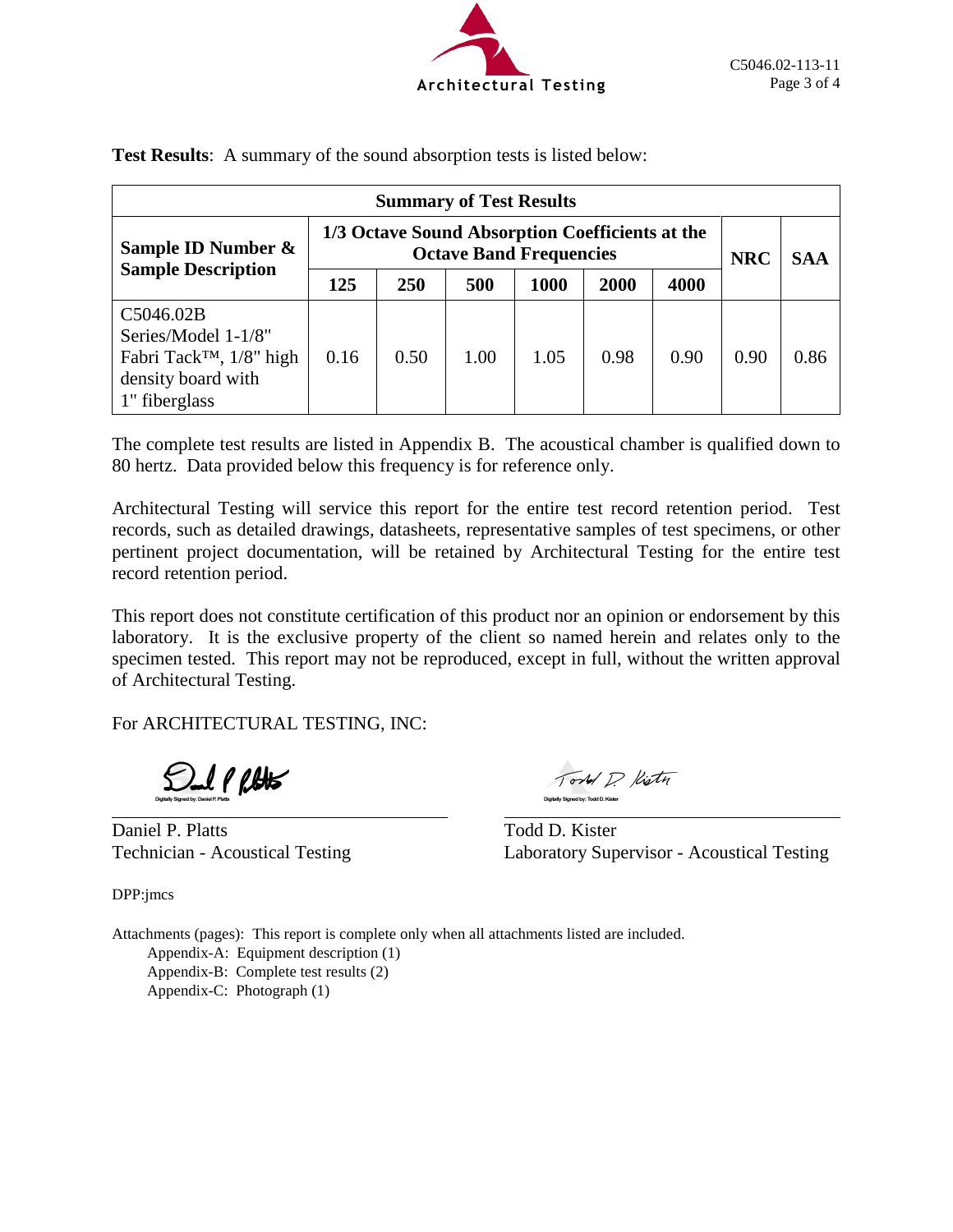

# **Revision Log**

| Rev. # Date |                | Page(s) | <b>Revision(s)</b>           |
|-------------|----------------|---------|------------------------------|
|             | $03/13/13$ N/A |         | <b>Original Report Issue</b> |

This report produced from controlled document template ATI 00270, revised 11/28/12.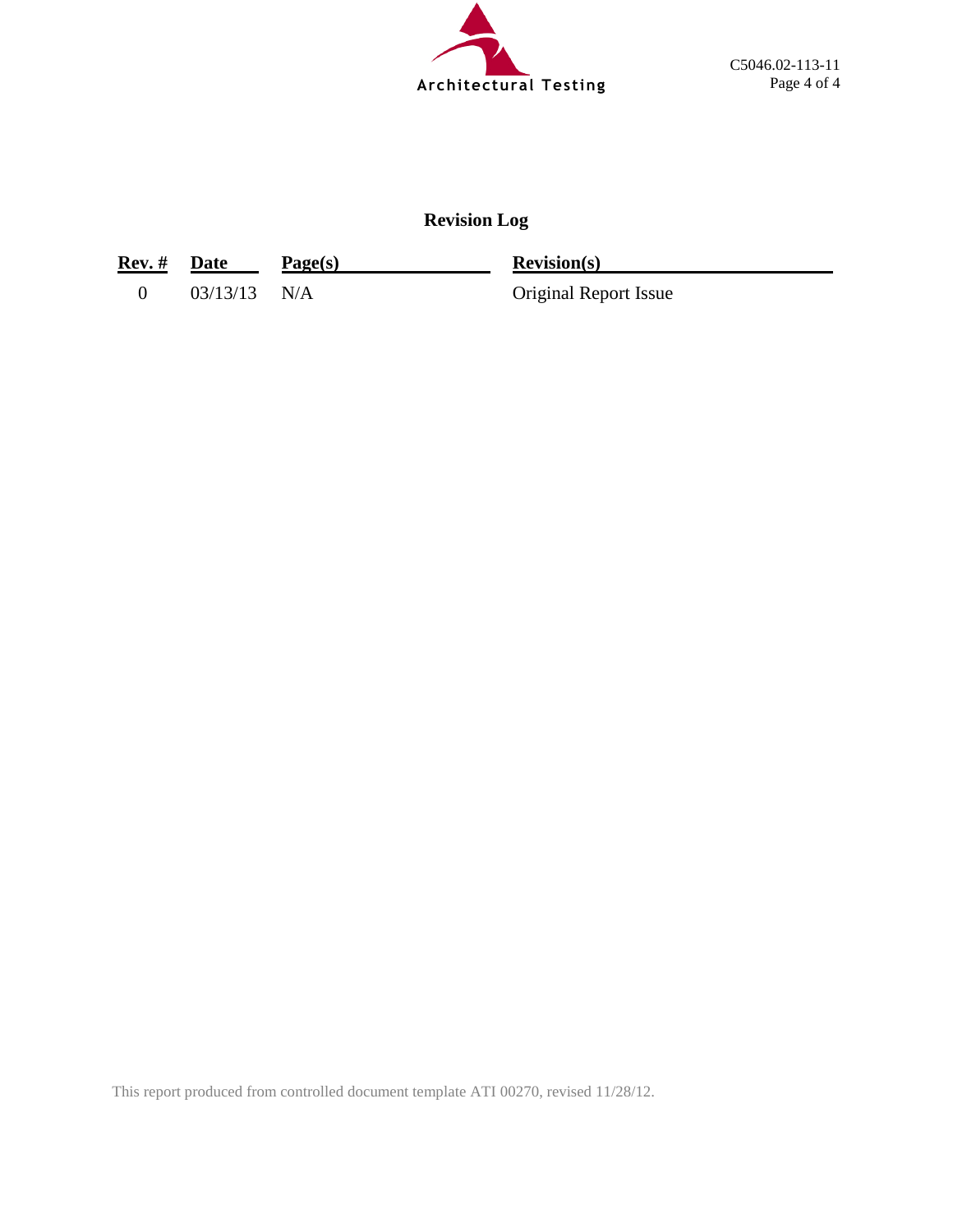

# **Appendix A**

#### **Instrumentation:**

| <b>Instrument</b>                              | Manufacturer             | Model               | <b>Description</b>              | <b>ATI</b><br>Number | Date of<br><b>Calibration</b> |
|------------------------------------------------|--------------------------|---------------------|---------------------------------|----------------------|-------------------------------|
| Analyzer                                       | Hewlett Packard          | HP35670A            | Real time analyzer              | 004112               | 07/11<br>*                    |
| Data Acquisition Unit                          | Agilent                  | 34970A              | Data Acquisition Unit           | 62211                | 07/12                         |
| Receive Room<br>Microphone                     | <b>GRAS</b>              | 40 AR               | 1/2" Microphone                 | Y003246              | 08/12                         |
| Receive Room<br>Preamplifier                   | <b>GRAS</b>              | 26 AK               | 1/2" Preamplifier               | Y003249              | 08/12                         |
| Microphone Calibrator                          | Bruel & Kjaer            | <b>Type 4228</b>    | Pistonphone Calibrator          | Y002816              | 02/12                         |
| Noise Source                                   | <b>Delta Electronics</b> | $SNG-1$             | Noise Generator                 | Y002181              | N/A                           |
| Equalizer                                      | Rane                     | <b>RPE 228</b>      | Programmable Equalizer          | Y002180              | N/A                           |
| Power Amplifiers                               | Crown                    | Xti 2000            | Two, Amplifiers                 | 005769<br>005770     | N/A                           |
| Receive Room<br>Loudspeakers                   | Renkus-Heinz Inc.        | Trap Jr./9          | Two, Loudspeakers               | Y001784<br>Y001785   | N/A                           |
| Receive Room<br><b>Environmental Indicator</b> | Vaisala                  | HMW60Y              | Temperature and Humidity Sensor | 005066               | 09/12                         |
| <b>Weather Station</b>                         | Davis Instruments        | VantagePRO<br>6150C | <b>Weather Station</b>          | Y003257              | 05/12                         |

*\*- Note: The calibration frequency for this equipment is every two years per the manufacturer's recommendation.*

#### **Test Chamber:**

|              | Volume                                  | <b>Description</b>                     |
|--------------|-----------------------------------------|----------------------------------------|
|              |                                         | Rotating vane and stationary diffusers |
| Receive Room | $234 \text{ m}^3 (8291.3 \text{ ft}^3)$ | Temperature and humidity controlled    |
|              |                                         | Isolation pads under the floor         |

*N/A-Non Applicable*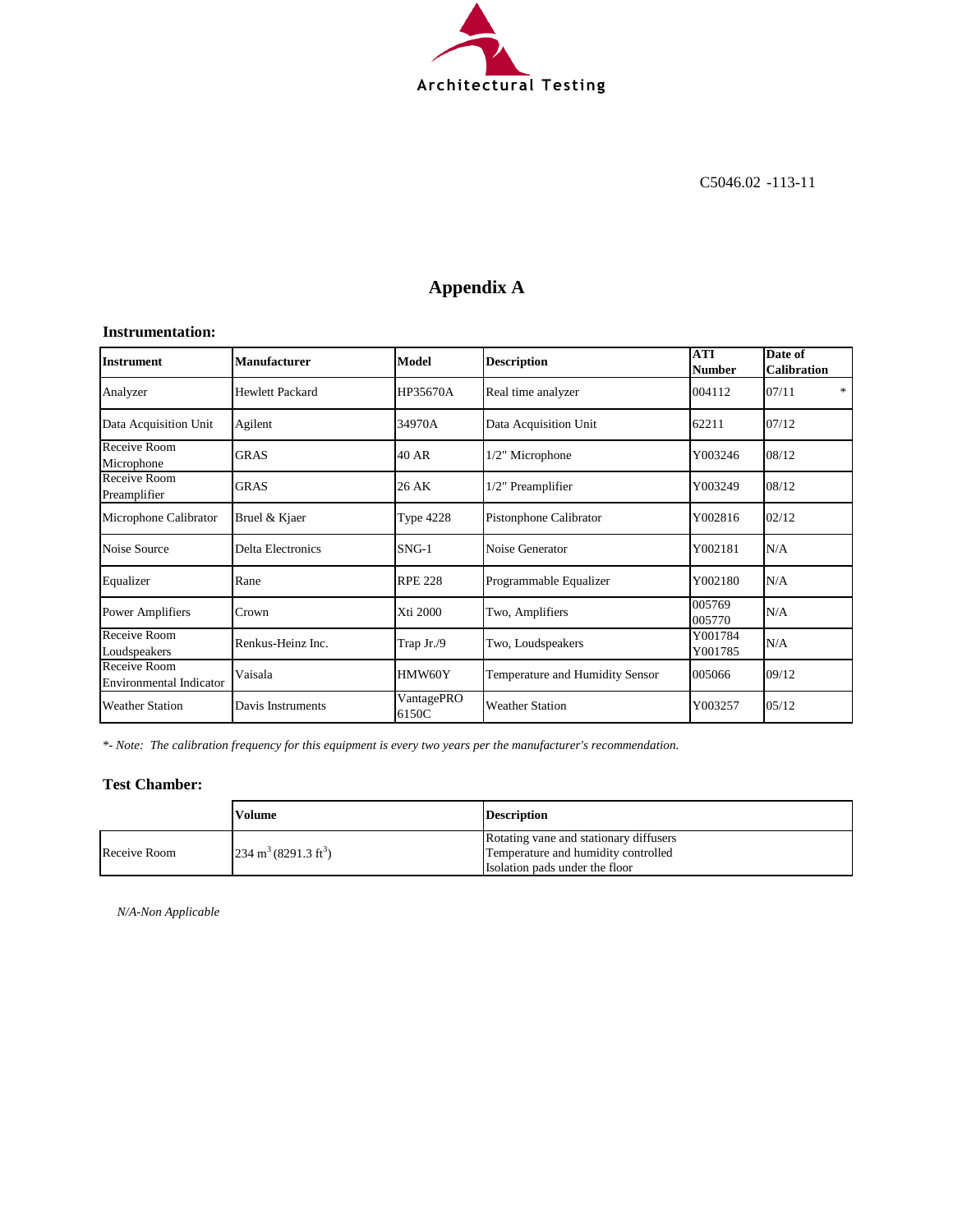

C5046.02-113-11

# **Appendix B**

**Complete Test Results**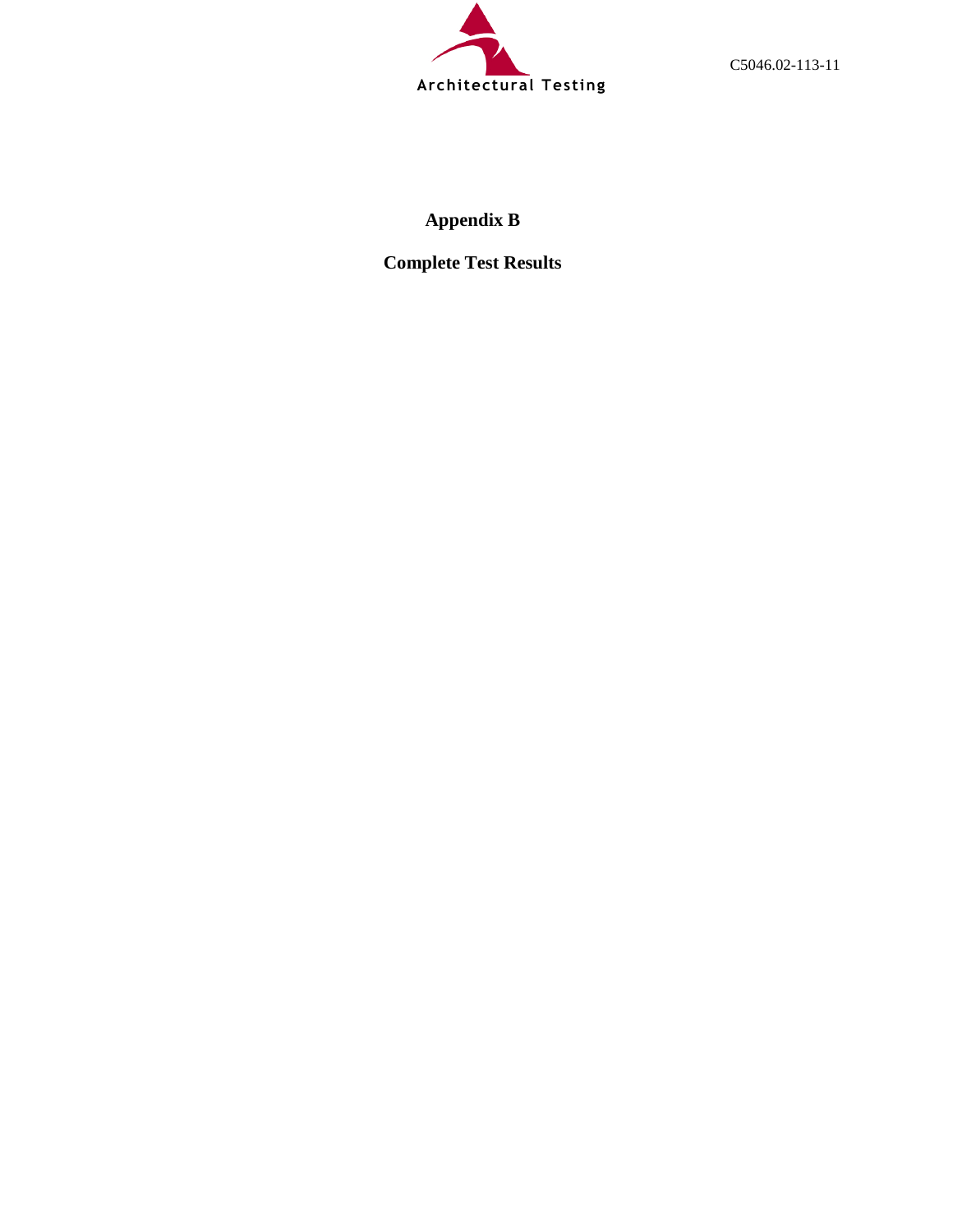



# **SOUND ABSORPTION**

ASTM C 423

| 02/04/13   |      |                                                                              |  |  |  |  |
|------------|------|------------------------------------------------------------------------------|--|--|--|--|
| C5046.02B  |      |                                                                              |  |  |  |  |
|            |      |                                                                              |  |  |  |  |
|            |      | Series/Model: 1-1/8" Fabri Tack™, 1/8" high density board with 1" fiberglass |  |  |  |  |
|            |      |                                                                              |  |  |  |  |
|            |      |                                                                              |  |  |  |  |
| 6.69 $m^2$ |      |                                                                              |  |  |  |  |
| Type A     |      |                                                                              |  |  |  |  |
| Empty      | Full |                                                                              |  |  |  |  |
| 22         | 21   |                                                                              |  |  |  |  |
| 49<br>50   |      |                                                                              |  |  |  |  |
| 1004       |      |                                                                              |  |  |  |  |
|            |      | Fabri Trak Systems, Inc.<br>Daniel P. Platts                                 |  |  |  |  |

|             | Empty Room        |                    | <b>Full Room</b>  |                    | <b>Absorption</b>  | <b>Relative</b>    |
|-------------|-------------------|--------------------|-------------------|--------------------|--------------------|--------------------|
| <b>Freq</b> | <b>Absorption</b> | <b>Uncertainty</b> | <b>Absorption</b> | <b>Uncertainty</b> | <b>Coefficient</b> | <b>Uncertainty</b> |
| (Hz)        | (m <sup>2</sup> ) |                    | (m <sup>2</sup> ) |                    |                    |                    |
| 80          | 5.02              | 0.061              | 5.26              | 0.129              | 0.04               | 0.021              |
| 100         | 5.55              | 0.008              | 5.90              | 0.004              | 0.05               | 0.001              |
| 125         | 4.80              | 0.023              | 5.83              | 0.025              | 0.16               | 0.005              |
| 160         | 4.38              | 0.000              | 5.12              | 0.021              | 0.11               | 0.003              |
| 200         | 4.10              | 0.036              | 6.31              | 0.016              | 0.33               | 0.006              |
| 250         | 4.63              | 0.008              | 7.97              | 0.015              | 0.50               | 0.003              |
| 315         | 4.83              | 0.012              | 9.52              | 0.021              | 0.70               | 0.004              |
| 400         | 5.01              | 0.014              | 10.45             | 0.011              | 0.81               | 0.003              |
| 500         | 5.04              | 0.000              | 11.75             | 0.028              | 1.00               | 0.004              |
| 630         | 4.82              | 0.013              | 11.16             | 0.035              | 0.95               | 0.006              |
| 800         | 4.85              | 0.009              | 11.47             | 0.001              | 0.99               | 0.001              |
| 1000        | 4.73              | 0.014              | 11.76             | 0.018              | 1.05               | 0.003              |
| 1250        | 5.19              | 0.008              | 12.32             | 0.002              | 1.07               | 0.001              |
| 1600        | 5.15              | 0.002              | 11.82             | 0.002              | 1.00               | 0.000              |
| 2000        | 5.07              | 0.008              | 11.65             | 0.023              | 0.98               | 0.004              |
| 2500        | 5.25              | 0.003              | 11.74             | 0.008              | 0.97               | 0.001              |
| 3150        | 5.44              | 0.008              | 11.80             | 0.012              | 0.95               | 0.002              |
| 4000        | 5.30              | 0.003              | 11.32             | 0.001              | 0.90               | 0.000              |
| 5000        | 5.65              | 0.005              | 11.86             | 0.018              | 0.93               | 0.003              |

**SAA Rating 0.86** *(Sound Absorption Average)*

**NRC Rating 0.90** *(Noise Reduction Coefficient)*

*Notes:*

*1) The NRC rating is the arithmetic average of the sound absorption coefficients at 250, 500, 1000, and 2000 hertz. The average is rounded to the nearest multiple of 0.05.*

*2) The SAA rating is the arithmetic average of the sound absorption coefficients at the frequencies ranging from 200 to 2500 hertz. The average is rounded to the nearest multiple of 0.01.*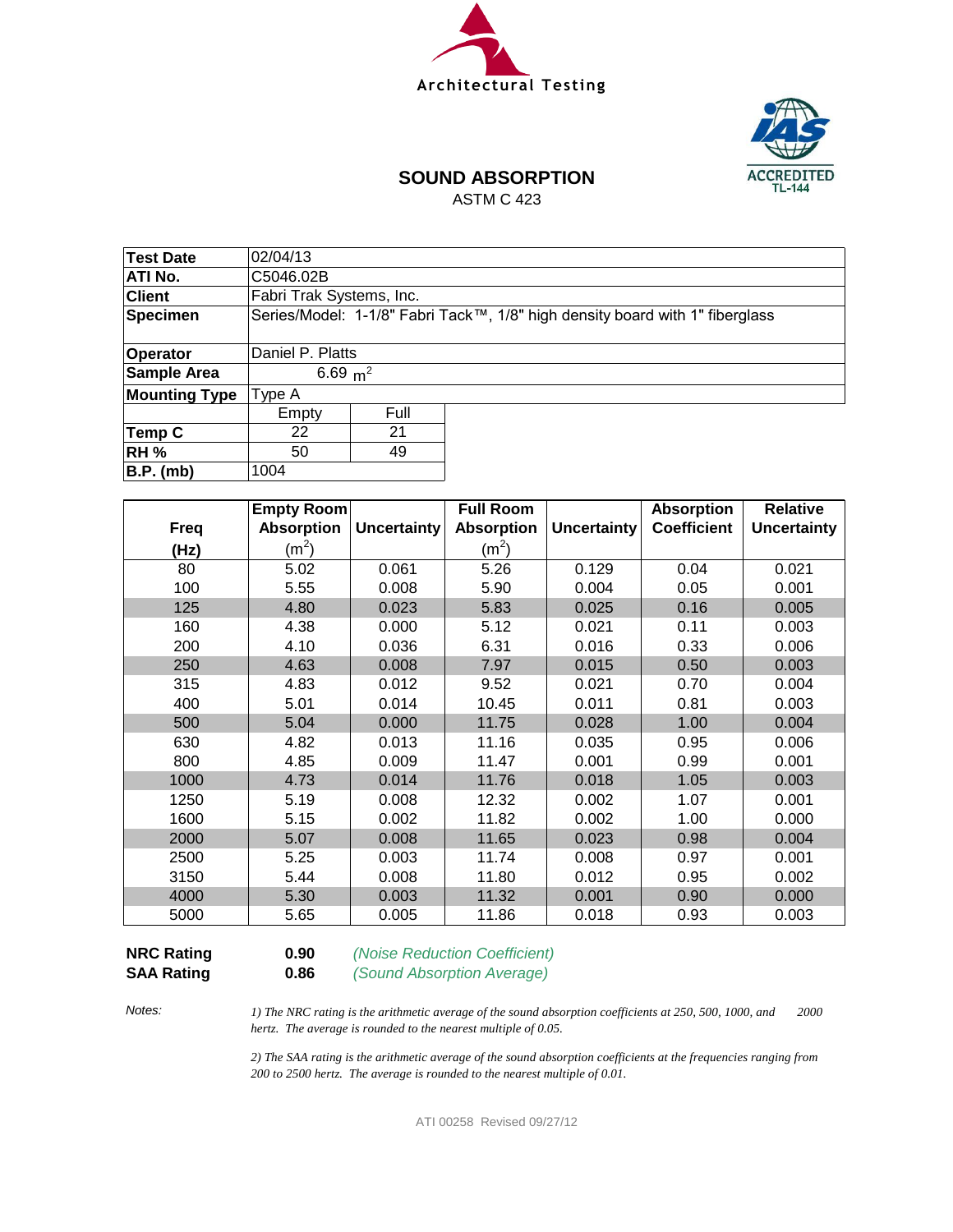



#### **SOUND ABSORPTION**

ASTM C 423

| Test Date            | 02/04/13                 |      |                                                                              |  |  |  |
|----------------------|--------------------------|------|------------------------------------------------------------------------------|--|--|--|
|                      |                          |      |                                                                              |  |  |  |
| ATI No.              | C5046.02B                |      |                                                                              |  |  |  |
| <b>Client</b>        | Fabri Trak Systems, Inc. |      |                                                                              |  |  |  |
| <b>Specimen</b>      |                          |      | Series/Model: 1-1/8" Fabri Tack™, 1/8" high density board with 1" fiberglass |  |  |  |
|                      |                          |      |                                                                              |  |  |  |
| <b>Operator</b>      | Daniel P. Platts         |      |                                                                              |  |  |  |
| <b>Sample Area</b>   | 6.69 $m^2$               |      |                                                                              |  |  |  |
| <b>Mounting Type</b> | Type A                   |      |                                                                              |  |  |  |
|                      | Empty                    | Full |                                                                              |  |  |  |
| Temp C               | 21.3<br>21.9             |      |                                                                              |  |  |  |
| <b>RH %</b>          | 49<br>50                 |      |                                                                              |  |  |  |
| $B.P.$ (mb)          | 1004                     |      |                                                                              |  |  |  |